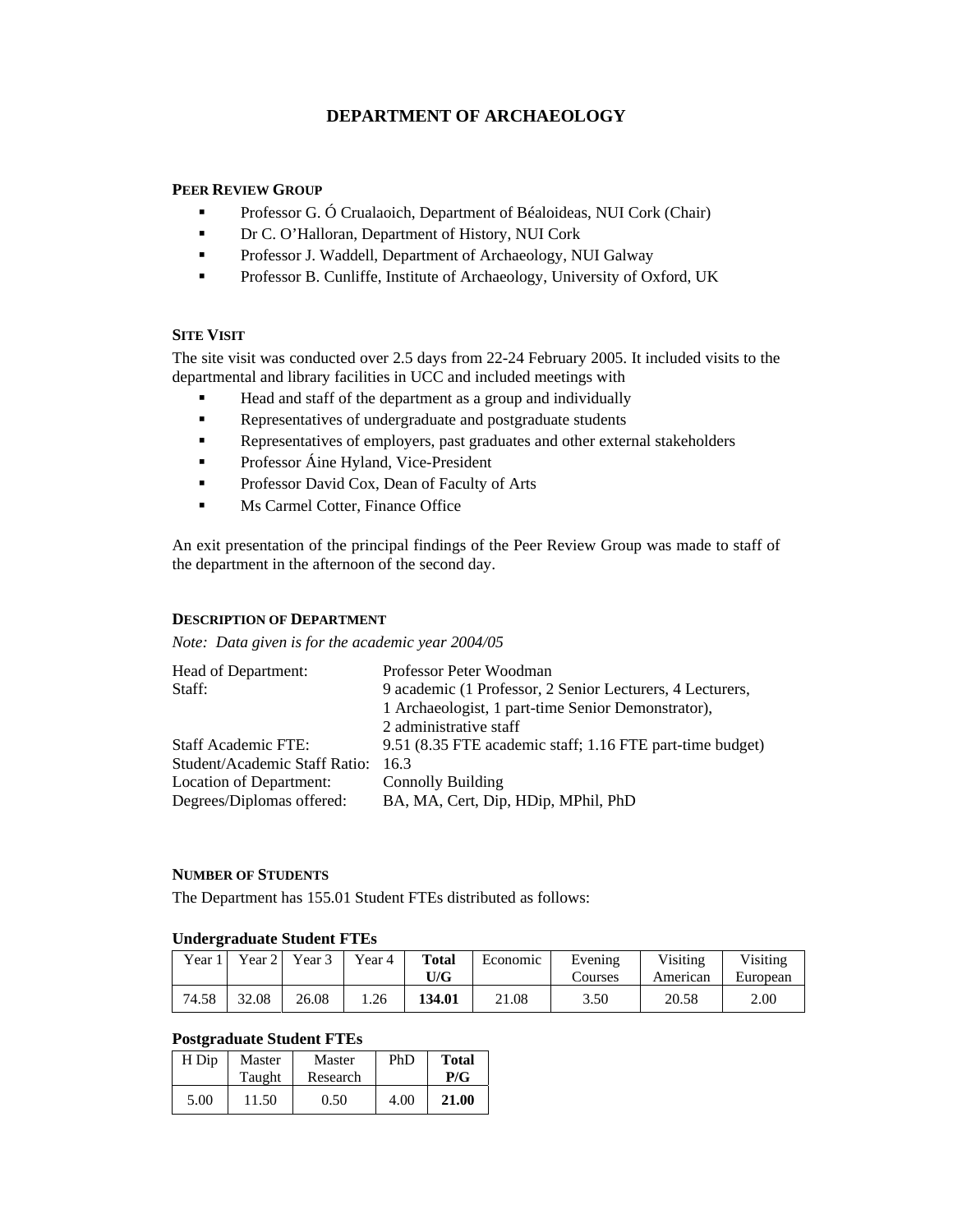#### **MISSION STATEMENT**

"The goals of the Department are the advancement of archaeological research and the promotion of an informed appreciation of the Archaeology of Ireland and beyond."

### **AIMS OF DEPARTMENT**

- Providing undergraduate students with an understanding of the discipline of Archaeology and the skills that will enable them to develop a career in Archaeology and/or to proceed to postgraduate studies. They will also have the necessary skills for career moves into other areas.
- Providing postgraduate training in the theory and practice of Archaeology, particularly in the undertaking of archaeological research. Continuing the Department's development as a centre for excellence for research on Irish Archaeology with special reference to the Archaeology of Munster.
- Providing a series of services to the community through the provision of education and information on Archaeology.

#### **GENERAL COMMENT ON QUALITY REVIEW**

The Peer Review Group found the Department of Archaeology's Self-Assessment Report (SAR) to be both thorough and explicit in its coverage of the greater part of the work of the Department. One aspect, however, of the Department that could have done with more detailed clarification is the organisation and operation of the Archaeological Services Unit. Further comment and recommendation regarding this issue is made below.

In being satisfied that all other major issues relating to the work of Department were addressed and in congratulating the compilers of the SAR for the quality of their work the PRG wishes to comment on the somewhat overly modest character of the Department's Self-Assessment. We feel that a more explicit highlighting of the many real and impressive strengths of the Department would have been both justified and appropriate. It was clear to the PRG that the Department of Archaeology had benefited from its participation in the initial pilot Quality Improvement Exercise of 1996/7 and from its efforts to implement the issues arising in its own strategic planning 2000-2004. Its present degree of insight into its own nature and functions is to be commended and give it a platform from which it could reasonably have presented itself to greater effect. It is the hope of the PRG that ways will be found for the Department to proceed to do this within both the University and the wider community.

**SWOT analysis**: The PRG considered the SWOT analysis as presented by the Department of Archaeology to be result of a careful, reflective exercise whose chief value was to articulate for the Group – and for the Department itself – a correct understanding of where the Department stands at present and of what circumstances and contexts are pertinent to the future of the Department

**Strengths:** the PRG estimated the Department to be in robust health, overall; functioning in an effective and productive manner and ready to both contribute and collaborate further within the University and in the wider professional and community setting. The key strengths identified were: Strong teaching at undergraduate and postgraduate level; Flexibility: adapted very well to changing circumstances both within teaching profile and the profession; Welcomes and attracts overseas and non-traditional students; Good research output; Governing and Management is democratic and open.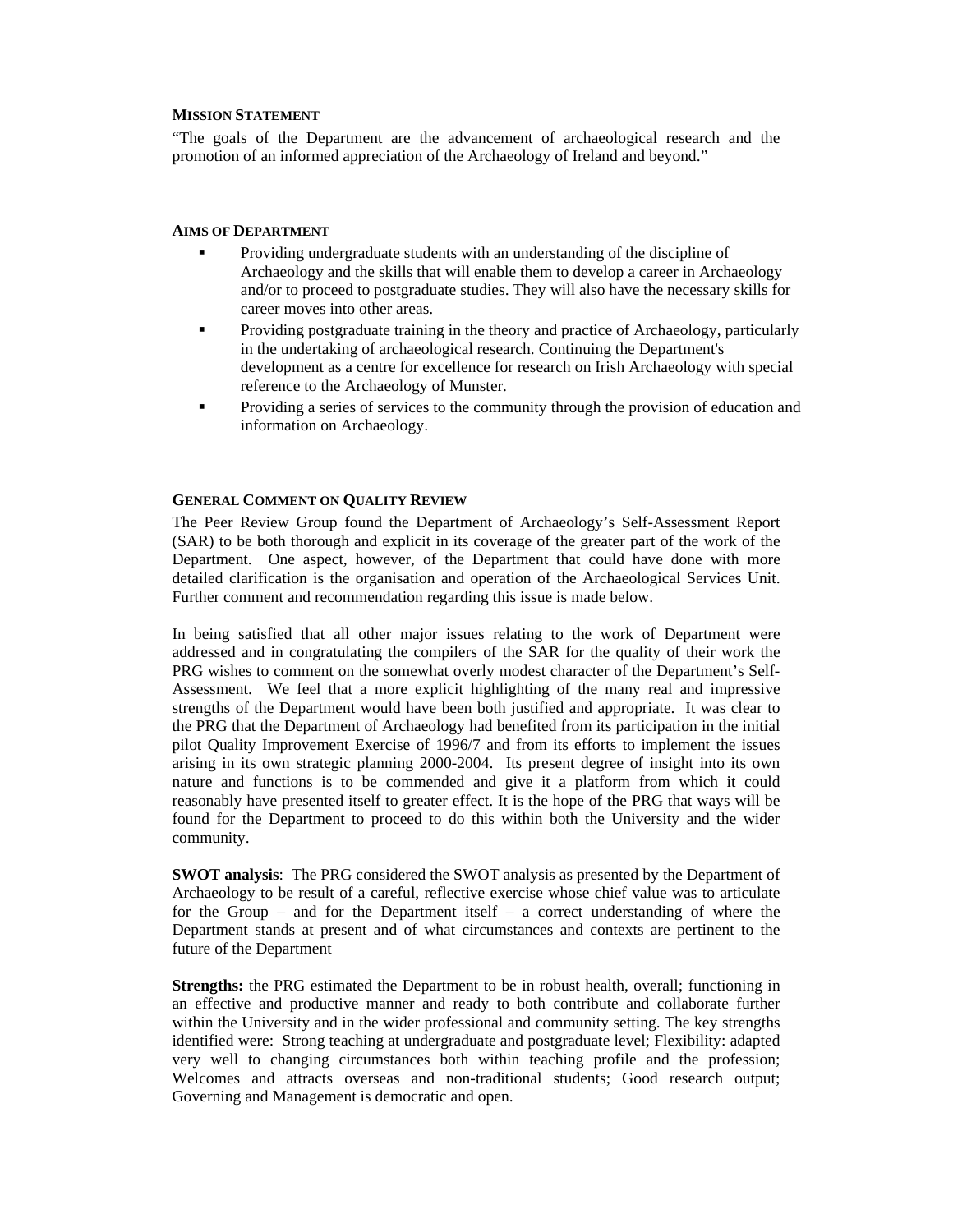**Weaknesses:** the key weaknesses identified were: lack of recognition of Department's activities within the university; Department shares greater faculty-wide difficulty in attracting PhD students from outside; Department has not been able to clarify its relationship with ASU. The PRG acknowledged, along with many staff, a weakness which has to do with the period of rapid, rotating Headship of the Department in the recent past. Arising from the then prevailing circumstances, this rapid rotation of the Headship impeded and militated against strategic long term planning. While there is no doubt that the Department was well managed, it was, nevertheless, difficult for strategic planning to be actively pursued given the commitments of the succession of serving Heads.

**Opportunities:** the PRG were of the opinion that the opportunities identified by the Department in the SWOT analysis were correct ones.

**Threats**: The PRG found the threats to the Department indicated in the SWOT analysis reflected a realistic assessment of issues that could hamper the workings and development of the Department in the future. The PRG was satisfied that such threats are addressed under Recommendations and noted that such threats have also been discussed with the appropriate Officers of the University in the course of the site visitation.

**Benchmarking**: The methodology underpinning the Benchmarking exercise was clearly laid out and demonstrated the effort put into choosing an appropriate department in Britain. The PRG was satisfied that the Benchmarking exercise was executed to an admirably high standard and that the insights deriving from the comparative analysis involved have been properly used by the Department in the preparation and presentation of its Self-Assessment and its Recommendations for improvement.

**Teaching:** The PRG was extremely impressed by the teaching ethos and commitment of the Department and the enthusiasm for teaching expressed by staff members. The students we interviewed were, without exception, most complimentary about staff dedication, their teaching skills and their approachability.

The PRG was particularly impressed by the range of teaching engagement from PhD through Adult and Continuing Education to schools level.

The PRG also noted the exceptionally broad scope of the undergraduate curriculum, which placed Irish Archaeology in an international context and which introduced a significant science-based element into the study of Archaeology. The latter is an exceptional feature of the Cork programme, unique in the State*.* 

**Research:** The PRG found the research record of the staff to be impressive particularly given the heavy involvement of most of the staff in teaching - something which was drawn out in particular by the Benchmarking exercise. The increase in the number of Ph.D. students in recent years is, in some measure, the result of the Department's growing research reputation and, of course, further enhances that reputation.

The presence of the Survey Unit and Services Unit adds considerably to the research ethos of the department. Their output is also admired not only locally but also nationally and internationally. The Survey Unit sits comfortably within the department as a discrete research unit focussed on a clearly circumscribed set of tasks. Its presence and its archive feed into the student experience. The Services Unit is more wide-ranging in its activities involving a number of researchers with specific skills in the more practical aspects of archaeological research. Taken together the two units considerably extend the capabilities of the department to teach and to pursue its own research.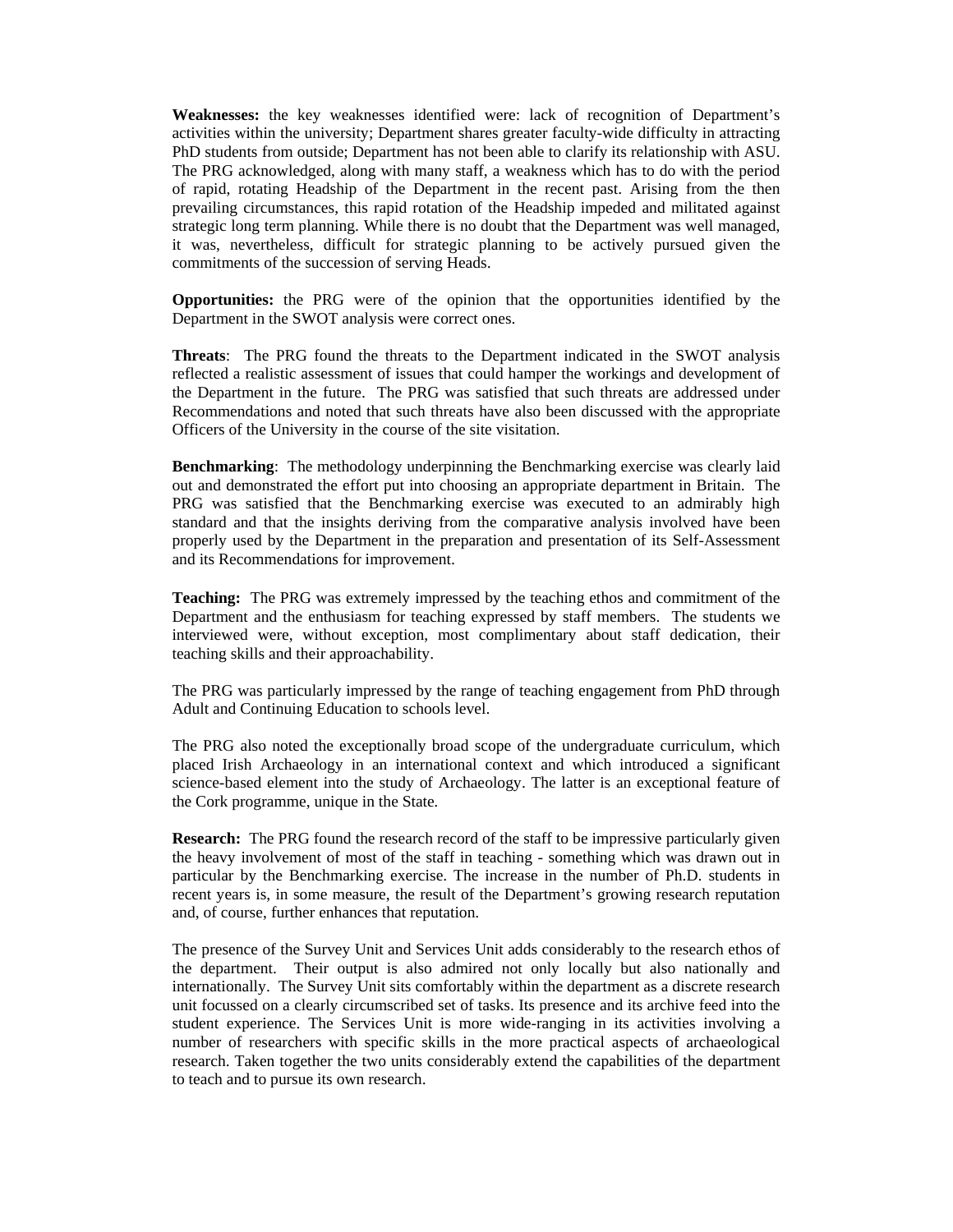Overall we found that the department serves the discipline in an appropriate scholarly fashion at all levels from the strictly local to the international. Its science-base and practical involvement in excavation and survey make it a distinctive contributor to the archaeology of the State.

#### **PROGRESS MADE ON THE IMPLEMENTATION OF PRG RECOMMENDATIONS**

A meeting to discuss progress made in implementing recommendations for improvement arising from the review of the Department of Archaeology was held on 29 September 2006. It was noted that action on some recommendations had not progressed as much as might have been desired because of the approaching retirement of Professor Woodman, Professor of Archaeology and Head of Department. An appointment of a Professor in Archaeology has been made and the appointee will take up position on 1<sup>st</sup> October 2006 as Head of Department. It is anticipated that the appointee will actively pursue the actions to be taken on some of the recommendations.

Concerns were also expressed at the meeting on the nature of the information systems in UCC and, in particular, on the Research Information System and its flaws in relation to the recognition of research activity in many disciplines, especially in the humanities. Professor Cox agreed to bring these concerns to the attention of the Vice-President for Research Policy & Support.

Present: Professor David Cox, Head, College of Arts, Celtic Studies & Social **Sciences** 

 Professor Peter Woodman, Head, Department of Archaeology Dr Norma Ryan, Director, Quality Promotion Unit Ms Deirdre O'Brien, Administrator, Quality Promotion Unit

#### *Abbreviations*

*QIP: Quality Improvement Plan AC: Academic Council RAM: Resource Allocation Model AB: Academic Board* 

*PRG: Peer Review Group ACSSS: Arts, Celtic Studies & Social Sciences QPC: Quality Promotion Committee SNCDC: Student Needs & Curriculum Development Committee HR: Human Resources UMG: University Management Group SAR: Self Assessment Report CPD: Continuous Professional Development* 

| <b>Recommendation of PRG</b>                                                                                                                                                                                                                                                     | <b>Recommendation of QPC</b>                                                                                                                                                                                                                                                                                                 | <b>Follow-up Report</b><br>September 06                                                                                                                                                                                                               |
|----------------------------------------------------------------------------------------------------------------------------------------------------------------------------------------------------------------------------------------------------------------------------------|------------------------------------------------------------------------------------------------------------------------------------------------------------------------------------------------------------------------------------------------------------------------------------------------------------------------------|-------------------------------------------------------------------------------------------------------------------------------------------------------------------------------------------------------------------------------------------------------|
| That the college now agrees<br>(a) to retain and fill the Chair of<br>Archaeology on the retirement<br>of the present holder, and<br>(b) to take whatever steps are<br>needed to ensure that the<br>Department continues to teach<br>and research in the field of<br>prehistory. | QPC would support<br>recommendations in this regard<br>from the Department. The QPC<br>noted that the recommendation to<br>the UMG will need to be brought<br>forward by the Dean of the<br>College of ACSSS.<br>The QPC noted that it is vital that<br>the University engage in<br>succession planning at senior<br>levels. | Implemented<br>(a) The newly appointed<br>Professor of Archaeology due<br>to take up appointment on $1st$<br>October 2006.<br>(b) The new Chair will take<br>steps to ensure that the<br>Department continues to teach<br>in the field of Prehistory. |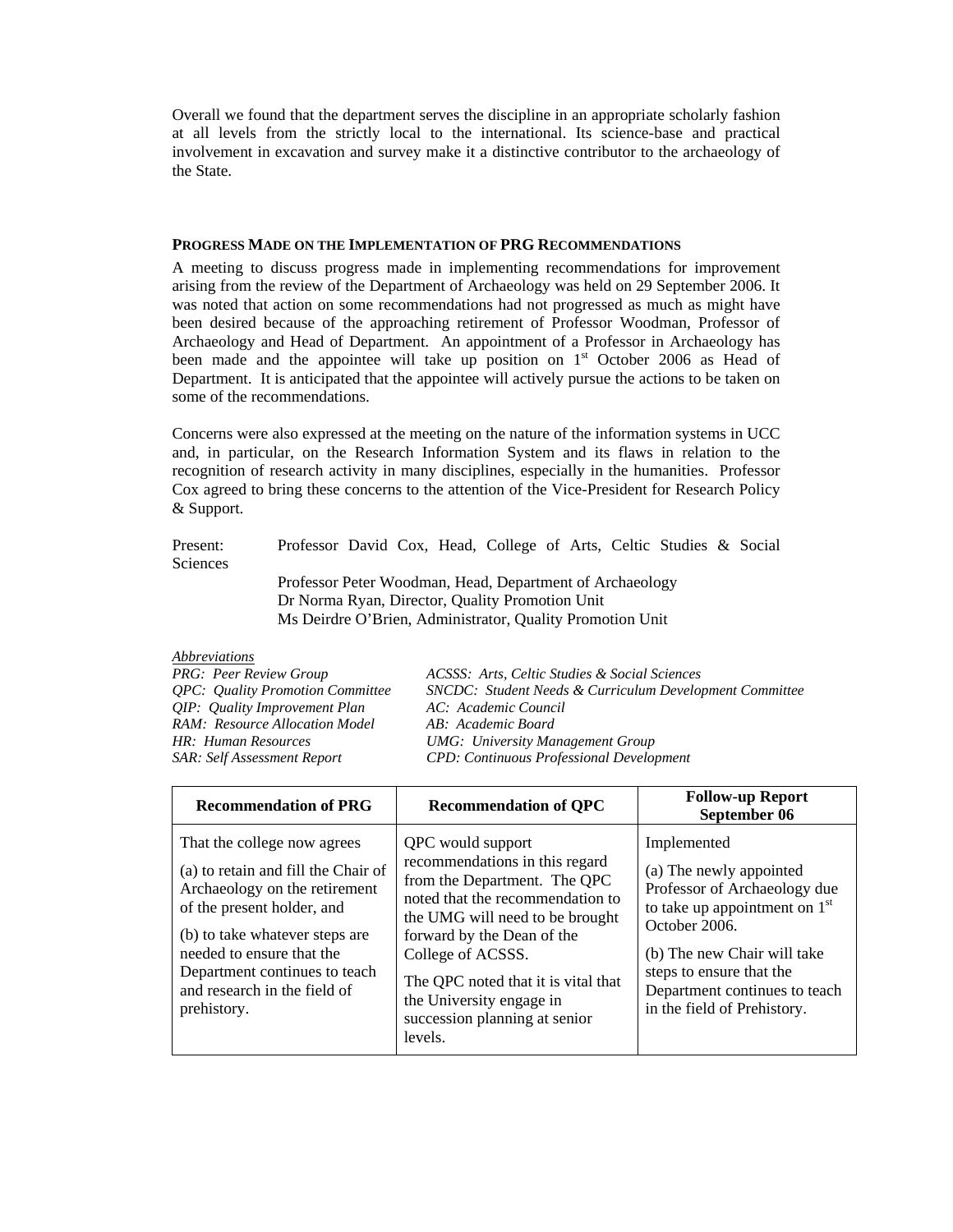| <b>Recommendation of PRG</b>                                                                                                                                                                                                                                                         | <b>Recommendation of QPC</b>                                                                                                                                                                                                                                                                                                                                                                                                                                                  | <b>Follow-up Report</b><br>September 06                                                                                                                                                                                                                                                                                                                                                                                              |
|--------------------------------------------------------------------------------------------------------------------------------------------------------------------------------------------------------------------------------------------------------------------------------------|-------------------------------------------------------------------------------------------------------------------------------------------------------------------------------------------------------------------------------------------------------------------------------------------------------------------------------------------------------------------------------------------------------------------------------------------------------------------------------|--------------------------------------------------------------------------------------------------------------------------------------------------------------------------------------------------------------------------------------------------------------------------------------------------------------------------------------------------------------------------------------------------------------------------------------|
| That the College should pay<br>immediate attention to the<br>serious shortcomings of the<br>Connolly Building particularly<br>with respect to the stability of<br>the structure, disabled access<br>and the need to maintain ease of<br>access for bulk archaeological<br>materials. | QPC supported this<br>recommendation<br>QPC noted actions already<br>undertaken by the Office of<br>Buildings & Estates and supported<br>continuation of the efforts to<br>improve the building. It was<br>noted that the Connolly Building<br>is on the agenda of the Buildings<br>Committee. The QPC<br>acknowledged that the Connolly<br>Building is poor quality space and<br>that it will require millions of euro<br>to bring the building to the<br>required standard. | Partially implemented.<br>The Office of Buildings and<br>Estates have worked to address<br>minor issues, however, the<br>problem lies with the safety of<br>the building structure itself and<br>there is currently no plan in<br>place at University level to<br>address this issue. It was noted<br>that a plan for the maintenance<br>and improvement of the<br>structure of the building, both<br>inside and outside, is needed. |
| Review Aspects of the<br>Curriculum with particular<br>reference to the Undergraduate<br>Programme                                                                                                                                                                                   | QPC endorsed this<br>recommendation and welcomed<br>the positive response of the<br>Department.<br>QPC will welcome details of how<br>and when the curriculum is to be<br>reviewed in the QIP.                                                                                                                                                                                                                                                                                | Implemented and on-going.<br>The undergraduate programme<br>is significantly different this<br>year, considerable progress has<br>been made to date. It is<br>anticipated that further<br>progress will be made once the<br>newly appointed Chair takes<br>up position.                                                                                                                                                              |
| That the 50 and 40 credit<br>syllabi for Third Year should<br>provide for one 10-credit<br>module to be taken by all such<br>students.                                                                                                                                               | Endorsed.<br>QPC would welcome specific<br>proposals for action in the QIP to<br>be developed by the Department.<br>QPC expressed concern at the use<br>of undergraduate modules in<br>postgraduate programmes and<br>recommended that serious<br>consideration be given to any<br>programme where this occurs.<br>The QPC also referred this issue to<br>the SNCDC for consideration and<br>reporting to AC.                                                                 | Implemented.                                                                                                                                                                                                                                                                                                                                                                                                                         |
| That workloads should be<br>weighted to take account of the<br>extra burden of core module<br>teaching                                                                                                                                                                               | Endorsed.<br>QPC would welcome specific<br>proposals for action in the QIP to<br>be developed by the Department.                                                                                                                                                                                                                                                                                                                                                              | Not yet implemented.<br>The new Chair will address<br>this issue in the coming<br>academic year.                                                                                                                                                                                                                                                                                                                                     |
| That the Department should<br>include group work as part of<br>all of its taught programmes.                                                                                                                                                                                         | Endorsed.                                                                                                                                                                                                                                                                                                                                                                                                                                                                     | Implementation of this issue<br>has not progressed to date.                                                                                                                                                                                                                                                                                                                                                                          |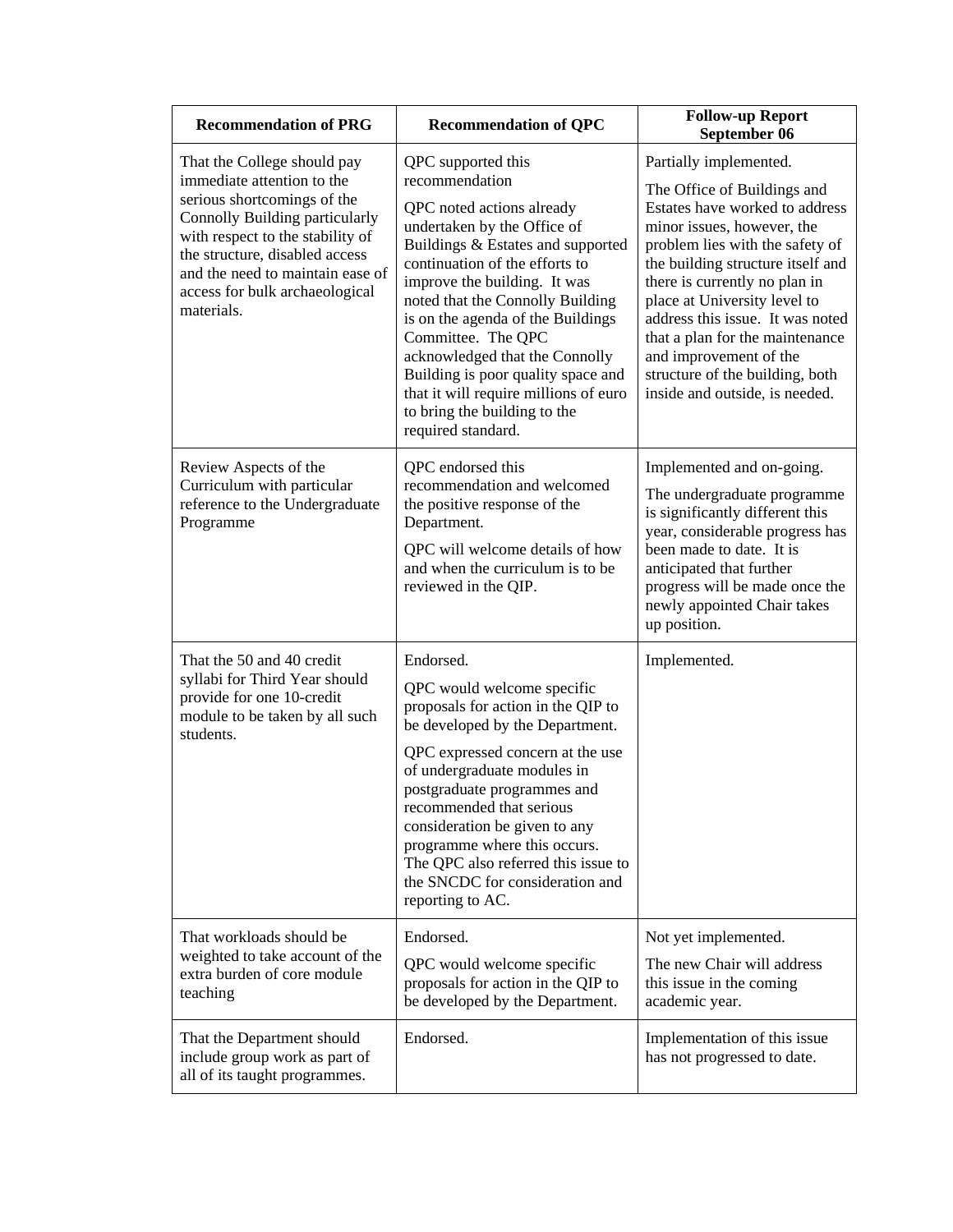| <b>Recommendation of PRG</b>                                                                                                                                                     | <b>Recommendation of QPC</b>                                                                                                                                                                                                                                                                                                                                                                                                                                                                                                                                                                                                                                                                         | <b>Follow-up Report</b><br>September 06                                                                                                                                                                                                            |
|----------------------------------------------------------------------------------------------------------------------------------------------------------------------------------|------------------------------------------------------------------------------------------------------------------------------------------------------------------------------------------------------------------------------------------------------------------------------------------------------------------------------------------------------------------------------------------------------------------------------------------------------------------------------------------------------------------------------------------------------------------------------------------------------------------------------------------------------------------------------------------------------|----------------------------------------------------------------------------------------------------------------------------------------------------------------------------------------------------------------------------------------------------|
| That an element of double<br>marking of exams should be<br>introduced into all years, either<br>by the sampling method, and/or<br>by selecting one core module<br>for each year. | Endorsed.<br>QPC endorsed the departmental<br>response, noting that the<br>departmental policy on double<br>marking conforms to faculty<br>policy (June 2000) i.e. " where a<br>module is assessed solely through<br>one piece of continuous<br>assessment e.g. a dissertation then<br>double marking should be used"<br>e.g. AR3010 (dissertation). In<br>other areas, such as first year,<br>sample double marking takes<br>place. The QPC acknowledged<br>the problems associated with the<br>relatively poor staff student ratio<br>in UCC. The issue is one that is<br>re-visited by AC regularly. The<br>QPC noted that the Department<br>conforms to Faculty and AC<br>policy in this regard. | Implemented.                                                                                                                                                                                                                                       |
| Expand the role of the Higher<br>Diploma.                                                                                                                                        | Endorsed.                                                                                                                                                                                                                                                                                                                                                                                                                                                                                                                                                                                                                                                                                            | Implementation is on-going.<br>Some progress has been made<br>and there is an increase in<br>registrations for 06/07.                                                                                                                              |
| Examine changes to the<br>Postgraduate Programme                                                                                                                                 | Endorsed.<br>QPC noted that the University is<br>introducing new incentives to<br>departments for encouraging<br>increases in postgraduate<br>programmes such as the PhD<br>scholarships for Faulty of Arts<br>students, and incentivisation in the<br>new RAM being developed for the<br>University.                                                                                                                                                                                                                                                                                                                                                                                                | Implementation is on-going.<br>It is planned to expand the<br>graduate programme of the<br>Department, with a balance<br>between Research Masters and<br>PhD programmes. The<br>Department recognises the<br>need to attract more PhD<br>students. |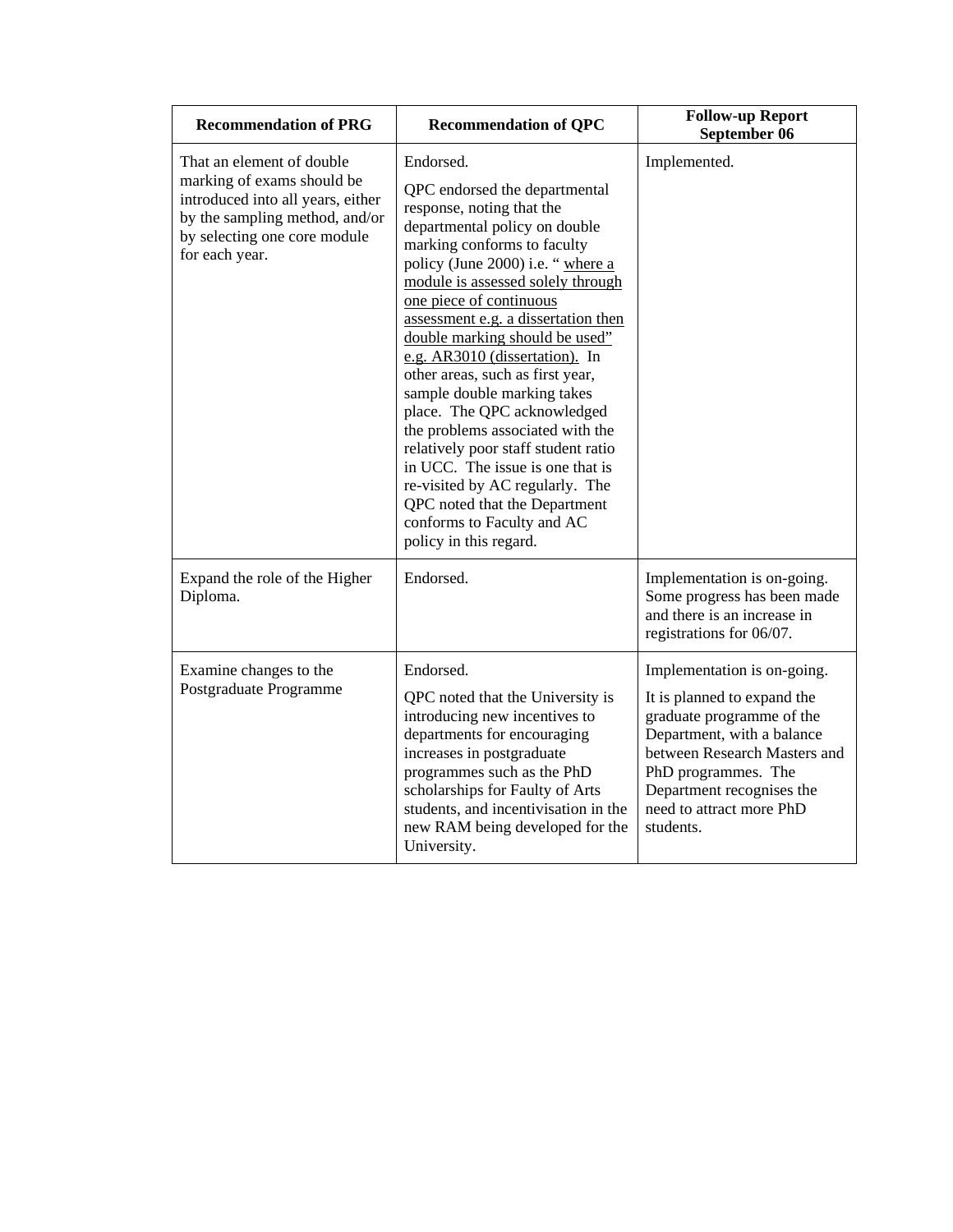| <b>Recommendation of PRG</b>                                                                                                                                          | <b>Recommendation of QPC</b>                                                                                                                                                                                                                                                                                                                                                                                                                               | <b>Follow-up Report</b><br>September 06                                                                                                                                                                                                                                                                                                                                                    |
|-----------------------------------------------------------------------------------------------------------------------------------------------------------------------|------------------------------------------------------------------------------------------------------------------------------------------------------------------------------------------------------------------------------------------------------------------------------------------------------------------------------------------------------------------------------------------------------------------------------------------------------------|--------------------------------------------------------------------------------------------------------------------------------------------------------------------------------------------------------------------------------------------------------------------------------------------------------------------------------------------------------------------------------------------|
| That the Department explore<br>ways in which its research ethos<br>can be further developed,<br>including                                                             | Endorsed and welcomed.<br>In particular the QPC welcomed<br>and endorsed recommendation (c).                                                                                                                                                                                                                                                                                                                                                               | Implementation is ongoing.                                                                                                                                                                                                                                                                                                                                                                 |
| (a) establishment of regular<br>research seminars                                                                                                                     |                                                                                                                                                                                                                                                                                                                                                                                                                                                            |                                                                                                                                                                                                                                                                                                                                                                                            |
| (b) development of new<br>research foci and programmes<br>on the lines suggested in the<br><b>SAR</b>                                                                 |                                                                                                                                                                                                                                                                                                                                                                                                                                                            |                                                                                                                                                                                                                                                                                                                                                                                            |
| (c) exploration of the ability of<br>the Services Unit to generate<br>monies to support the research<br>work of the Department                                        |                                                                                                                                                                                                                                                                                                                                                                                                                                                            |                                                                                                                                                                                                                                                                                                                                                                                            |
| That the second Executive<br>Assistant post in the<br>Department be maintained and<br>filled as an essential<br>requirement of proper<br>Departmental administration. | QPC noted that the Dean of Arts<br>confirmed that the post has been<br>approved.                                                                                                                                                                                                                                                                                                                                                                           | Implemented.                                                                                                                                                                                                                                                                                                                                                                               |
| Improve communication with<br>support staff.                                                                                                                          | Endorsed.<br>QPC noted and welcomed action<br>by Department.                                                                                                                                                                                                                                                                                                                                                                                               | Implementation is ongoing.<br>A member of the part-time<br>staff is now on the<br>Departmental Management<br>Group                                                                                                                                                                                                                                                                         |
| <b>Expand Department's</b><br>curriculum and activities<br>through the provision of new<br>staff.                                                                     | Recommended that the<br>Department discuss the question<br>of additional staff with the Head<br>of the College of ACSSS.<br>Decisions on staffing levels in<br>departments will be the<br>responsibility of the Head of the<br>College from October 2005.<br>QPC noted and welcomed the<br>comments in relation to<br>clarification and management of<br>the Archaeological Survey and<br>Archaeological Services Units<br>associated with the Department. | The appointment of new staff<br>has not been progressed;<br>however, significant progress<br>has been made regarding the<br>contracts of existing staff in<br>the Survey and Services Units.<br>It was noted that if more non-<br>EU students were attracted into<br>the Department then the<br>additional fee income could be<br>used to assist in the funding of<br>new staff positions. |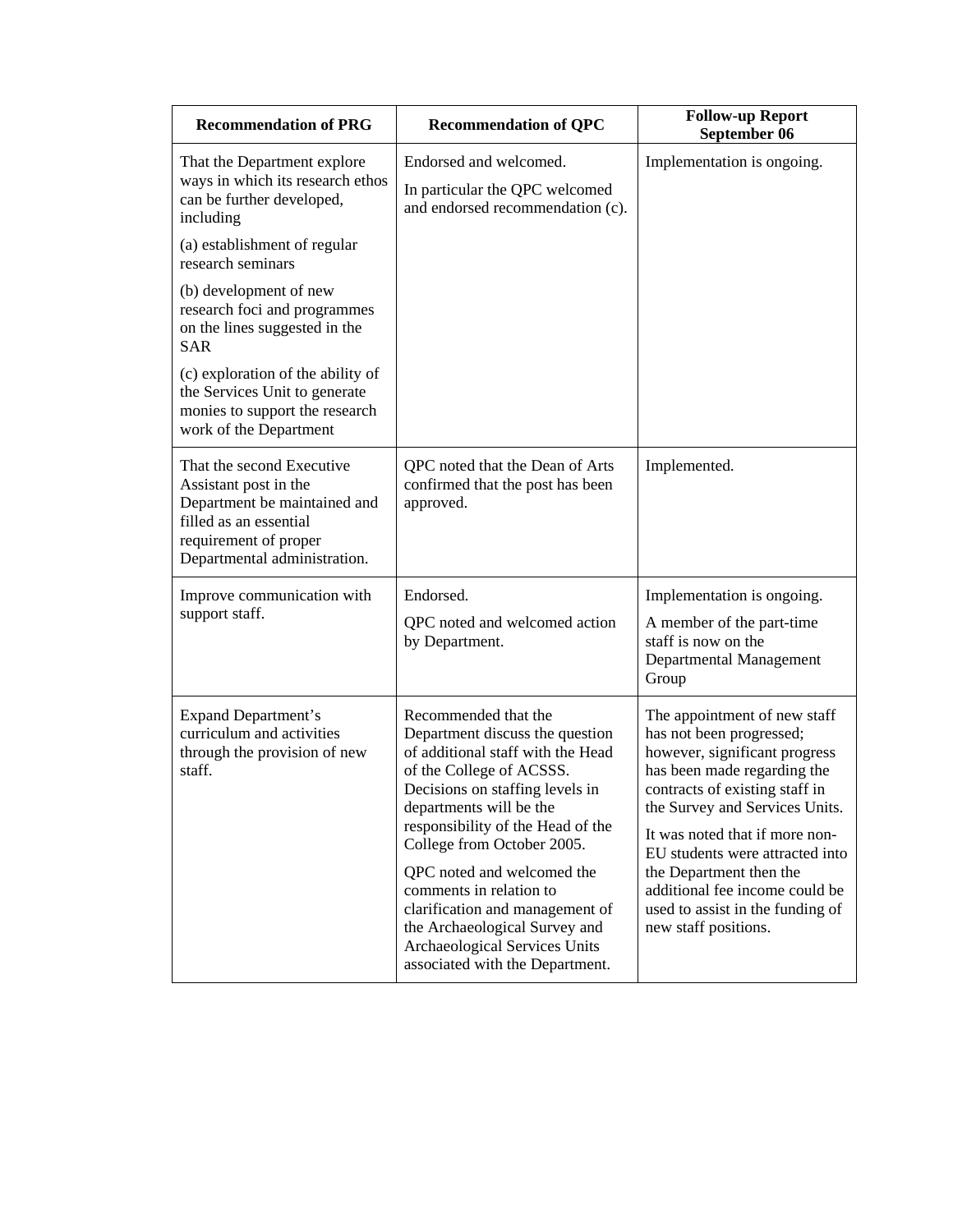| <b>Recommendation of PRG</b>                                                                                                                                                                                          | <b>Recommendation of QPC</b>                                                                                                                                                                                                                                                                                                                                                                      | <b>Follow-up Report</b><br>September 06                                                                                                                                                                           |  |
|-----------------------------------------------------------------------------------------------------------------------------------------------------------------------------------------------------------------------|---------------------------------------------------------------------------------------------------------------------------------------------------------------------------------------------------------------------------------------------------------------------------------------------------------------------------------------------------------------------------------------------------|-------------------------------------------------------------------------------------------------------------------------------------------------------------------------------------------------------------------|--|
| Expand the contribution of<br>Archaeology to other<br>programmes within the<br>University.                                                                                                                            | Supported the concept envisaged<br>in this recommendation and<br>welcomed proposed action by the<br>Department.                                                                                                                                                                                                                                                                                   | Ongoing.<br>The provision of strategic<br>funding for a post-doctoral<br>position to be shared between                                                                                                            |  |
|                                                                                                                                                                                                                       | The QPC noted the difficulties<br>presently being encountered in the<br>development of interdisciplinary<br>programmes and that the AB has<br>established a committee under the<br>Chairmanship of Professor A.<br>Hyland, to consider the issues<br>surrounding the introduction of a<br>greater number of interdisciplinary<br>programmes and the greater<br>flexibility that this will entail. | Archaeology and Science is<br>under discussion.                                                                                                                                                                   |  |
|                                                                                                                                                                                                                       | The QPC also noted that the RAM<br>is likely to reward development of<br>interdisciplinary programmes and<br>increasing module choice across a<br>wider range of disciplines than at<br>present.                                                                                                                                                                                                  |                                                                                                                                                                                                                   |  |
| That the College and the                                                                                                                                                                                              | Endorsed.                                                                                                                                                                                                                                                                                                                                                                                         | Ongoing.                                                                                                                                                                                                          |  |
| Department should together<br>develop ways to publicise the<br>achievements of the department<br>since Archaeology is eminently<br>newsworthy and will bring<br>credit to the College.                                | QPC suggested that the<br>Department contact the Office of<br>Marketing & Communications for<br>assistance.                                                                                                                                                                                                                                                                                       | The Department is aware of<br>the need to publicise. The<br>second issue of a new research<br>journal has just been published<br>and a recent conference gained<br>national publicity.                            |  |
| That urgent attention be given<br>by the Department and the<br>College to the rectification of<br>the contractual position of<br>research staff                                                                       | QPC recommended that this<br>recommendation be referred to the<br>Department of HR for action as<br>necessary. In the referral<br>reference should be made to the<br>actions taken by the School of<br>Nursing & Midwifery in this<br>regard.                                                                                                                                                     | Ongoing.<br>The issues of appropriate<br>contracts for research staff has<br>been addressed by the<br>University. However the<br>status of such staff within the<br>University remains an issue for<br>resolving. |  |
| That the Survey Unit be treated                                                                                                                                                                                       | Strongly endorsed.                                                                                                                                                                                                                                                                                                                                                                                | Implemented.                                                                                                                                                                                                      |  |
| as a research unit embedded<br>within the Department. This<br>relationship should be<br>formalised by appointing a staff<br>member to the role of Principal<br>Investigator – reporting to the<br>Head of Department. |                                                                                                                                                                                                                                                                                                                                                                                                   | The contractual position of<br>staff and financial<br>arrangements have been<br>resolved satisfactorily.                                                                                                          |  |